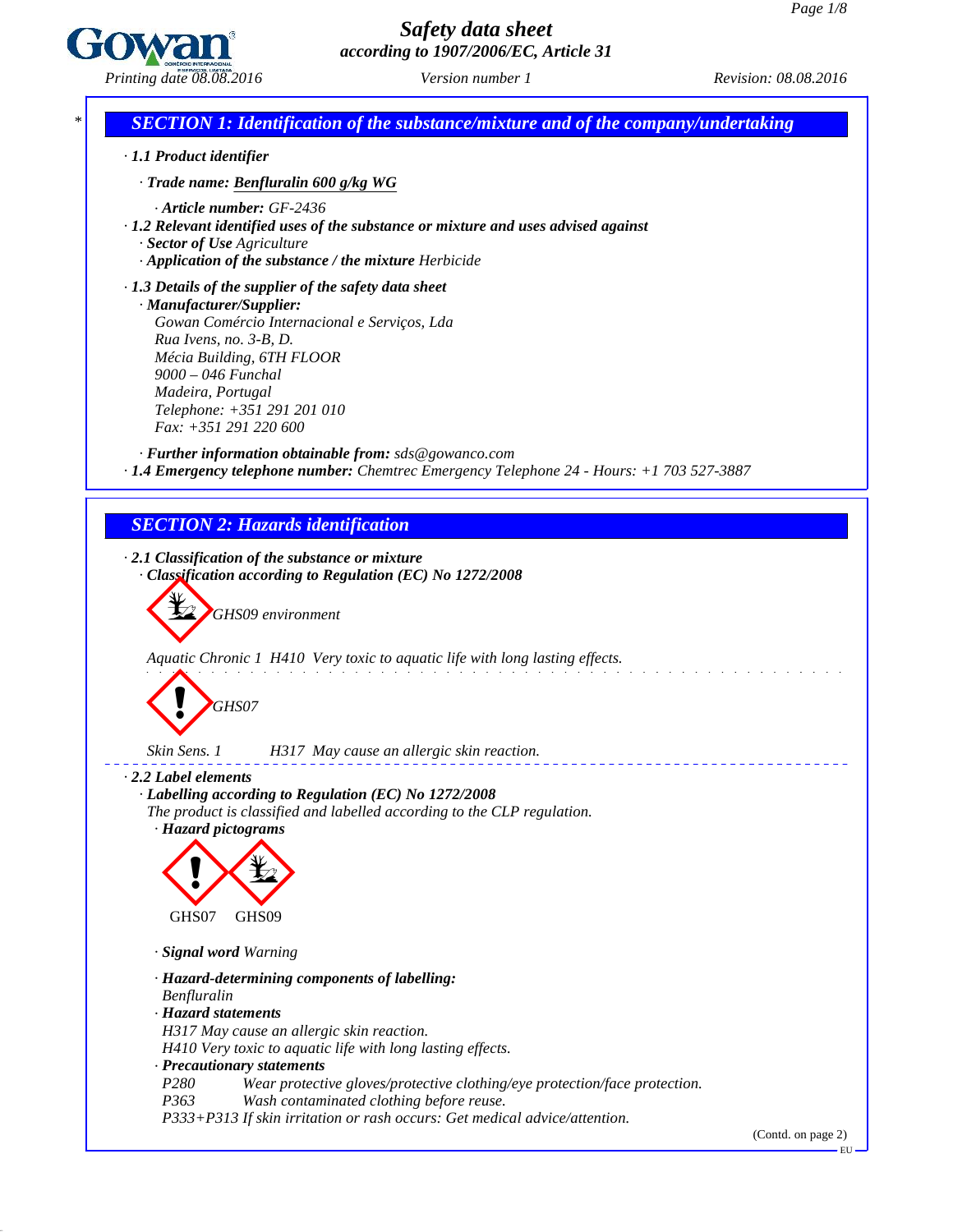*Printing date 08.08.2016 Version number 1 Revision: 08.08.2016*

(Contd. of page 1)

*60,0%*

*Trade name: Benfluralin 600 g/kg WG*

*P302+P352 IF ON SKIN: Wash with plenty of water.*

*P391 Collect spillage.*

*P501 Dispose ofcontents/container in accordance with local/regional/national/international regulations.*

#### *· 2.3 Other hazards*

#### *· Results of PBT and vPvB assessment*

*· PBT: Not applicable.*

*· vPvB: Not applicable.*

### *SECTION 3: Composition/information on ingredients*

*· 3.2 Chemical characterisation: Mixtures*

*· Description: Mixture of substances listed below with nonhazardous additions.*

*· Dangerous components:*

*1861-40-1 Benfluralin*

Aquatic Acute 1, H400; Aquatic Chronic 1, H410;  $\circled{S}$  Skin Irrit. 2, H315; Eye Irrit. 2, H319; Skin Sens. 1B, H317

*· Additional information: For the wording of the listed hazard phrases refer to section 16.*

### *\* SECTION 4: First aid measures*

*· 4.1 Description of first aid measures*

*· General information: Immediately remove any clothing soiled by the product.*

#### *· After inhalation:*

*Supply fresh air and to be sure call for a doctor.*

*In case of unconsciousness place patient stably in side position for transportation.*

#### *· After skin contact:*

*Remove contaminated clothing and wash the skin with soap and water or a recognized cleaner.*

*Beware any remaining product between skin and clothing, watches, shoes, etc.*

*In case of allergic reaction, seek medical attention.*

If the contaminated area is widespread and / or if damage to the skin, it is necessary to consult a doctor or have *transferred to hospital.*

*· After eye contact:*

*Rinse opened eye for several minutes under running water. If symptoms persist, consult a doctor.*

*· After swallowing:*

*Do not give anything by mouth.*

*Keep the person in a rest position. Do notinduce vomiting.*

*Call a doctor for treatment advice.*

*· 4.2 Most important symptoms and effects, both acute and delayed No further relevant information available.*

*· 4.3 Indication of any immediate medical attention and special treatment needed*

*No further relevant information available.*

# *SECTION 5: Firefighting measures*

*· 5.1 Extinguishing media*

43.0

*· Suitable extinguishing agents:*

*CO2, powder or water spray. Fight larger fires with water spray or alcohol resistant foam.*

*· 5.2 Special hazards arising from the substance or mixture No further relevant information available.*

(Contd. on page 3)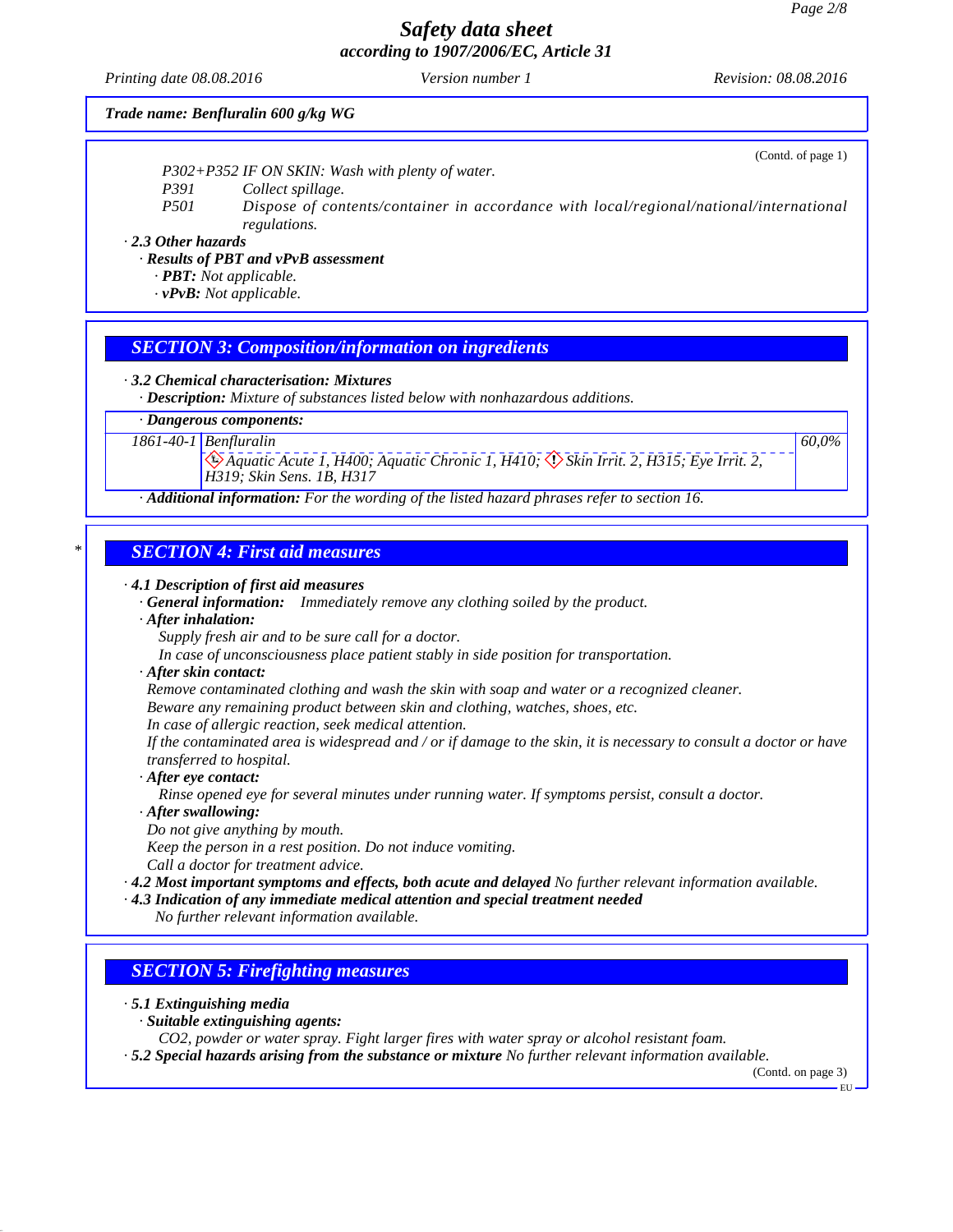*Printing date 08.08.2016 Version number 1 Revision: 08.08.2016*

(Contd. of page 2)

*Trade name: Benfluralin 600 g/kg WG*

*· 5.3 Advice for firefighters*

*· Protective equipment: No special measures required.*

### *SECTION 6: Accidental release measures*

*· 6.1 Personal precautions, protective equipment and emergency procedures Not required.*

#### *· 6.2 Environmental precautions:*

*Do notallow product to reach sewage system or any water course.*

*Inform respective authorities in case of seepage into water course or sewage system.*

*Do notallow to enter sewers/ surface or ground water.*

- *· 6.3 Methods and material for containment and cleaning up: Dispose contaminated material as waste according to item 13. Ensure adequate ventilation.*
- *· 6.4 Reference to other sections*
	- *See Section 7 for information on safe handling.*
	- *See Section 8 for information on personal protection equipment.*

*See Section 13 for disposal information.*

## *\* SECTION 7: Handling and storage*

*· 7.1 Precautions for safe handling Ensure good ventilation/exhaustion at the workplace. · Information about fire - and explosion protection: No special measures required.*

- *· 7.2 Conditions for safe storage, including any incompatibilities*
	- *· Storage:*
		- *· Requirements to be met by storerooms and receptacles: No special requirements.*
		- *· Information about storage in one common storage facility: Store this product away from food or feed.*
	- *· Further information about storage conditions: Keep container tightly sealed.*
- *· 7.3 Specific end use(s) No further relevant information available.*

# *\* SECTION 8: Exposure controls/personal protection*

*· Additional information about design of technical facilities: No further data; see item 7.*

- *· 8.1 Control parameters*
	- *· Ingredients with limit values that require monitoring at the workplace:*

*The product does not contain any relevant quantities of materials with critical values that have to be monitored at the workplace.*

*· Additional information: The lists valid during the making were used as basis.*

#### *· 8.2 Exposure controls*

43.0

*· Personal protective equipment:*

- *· General protective and hygienic measures:*
- *Keep away from foodstuf s, beverages and feed. Immediately remove all soiled and contaminated clothing Wash hands before breaks and at the end of work.*
- *Avoid contact with the eyes and skin.*
- *· Respiratory protection:*

In case of brief exposure or low pollution use respiratory filter device. In case of intensive or longer exposure *use self-contained respiratory protective device.*

(Contd. on page 4)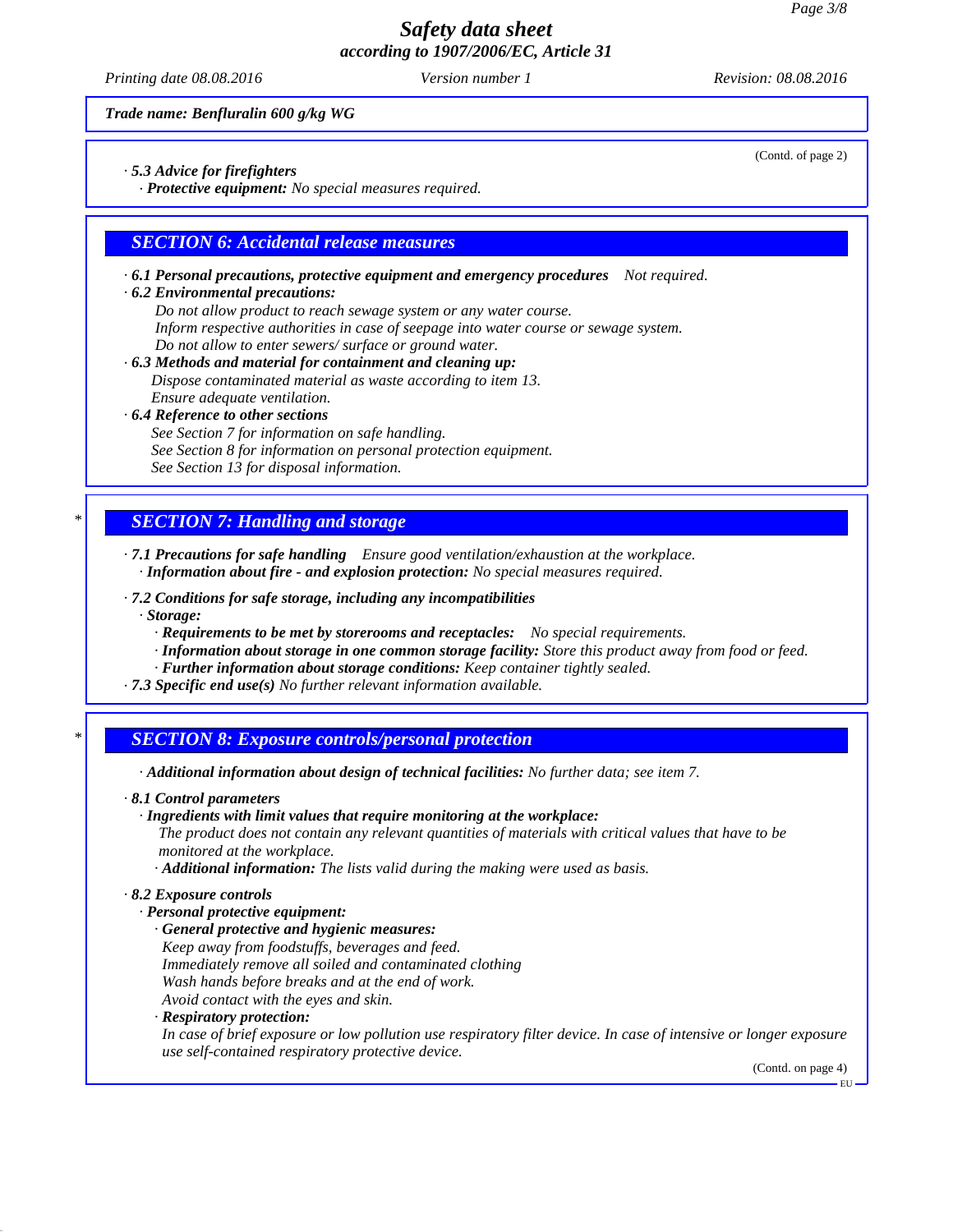*Printing date 08.08.2016 Version number 1 Revision: 08.08.2016*

(Contd. of page 3)

*Trade name: Benfluralin 600 g/kg WG*

*· Protection of hands:*



*Protective gloves*

#### *· Material of gloves*

Protective creams may be used for exposed skin, they should however not be applied after contact with the *product.*

*Use suitable protective gloves resistant to chemical agents in accordance with standard NF EN374.Gloves selection must be made according to the application and duration of use. Gloves must be chosen according to the workplace: other chemicals which may be handled, necessary physical protections (cutting, puncture, heat ) demandée.Type dexterity recommended glove:*

*- PVA (Polyvinyl Alcohol)*

*- Impervious gloves in accordance with standard EN374*

#### *· Penetration time of glove material*

The exact break trough time has to be found out by the manufacturer of the protective gloves and has to *be observed.*

In case of contact with hands extended or repeated use of suitable gloves resistant to chemical agents in *accordance with standard EN374.*

*· Eye protection: Avoid cintact with eyes.*

#### *· Body protection:*

43.0

*Avoid contact with the skin.*

*Personnel shall wear regularly laundered overalls.*

*After contact with the product, all parts of the body should be washed.*

| .9.1 Information on basic physical and chemical properties<br><b>General Information</b> |                                               |  |
|------------------------------------------------------------------------------------------|-----------------------------------------------|--|
| $\cdot$ Appearance:                                                                      |                                               |  |
| $\cdot$ Form:                                                                            | Granulate                                     |  |
| Colour:                                                                                  | Yellow                                        |  |
| $\cdot$ Odour:                                                                           | Characteristic                                |  |
| • Odour threshold:                                                                       | Not determined.                               |  |
| $\cdot$ pH-value at 20 $\textdegree$ C:                                                  | 7,2                                           |  |
| Change in condition                                                                      |                                               |  |
| · Melting point/Melting range:                                                           | Undetermined.                                 |  |
| · Boiling point/Boiling range:                                                           | Undetermined.                                 |  |
| · Flash point:                                                                           | Not applicable.                               |  |
| · Flammability (solid, gaseous):                                                         | Flammable.                                    |  |
| · Ignition temperature:                                                                  |                                               |  |
| $\cdot$ Decomposition temperature:                                                       | Not determined.                               |  |
| · Self-igniting:                                                                         | $255\text{ °C}$                               |  |
| · Danger of explosion:                                                                   | Product does not present an explosion hazard. |  |
| · Explosion limits:                                                                      |                                               |  |
| $\cdot$ Lower:                                                                           | Not determined.                               |  |
| $\cdot$ Upper:                                                                           | Not determined.                               |  |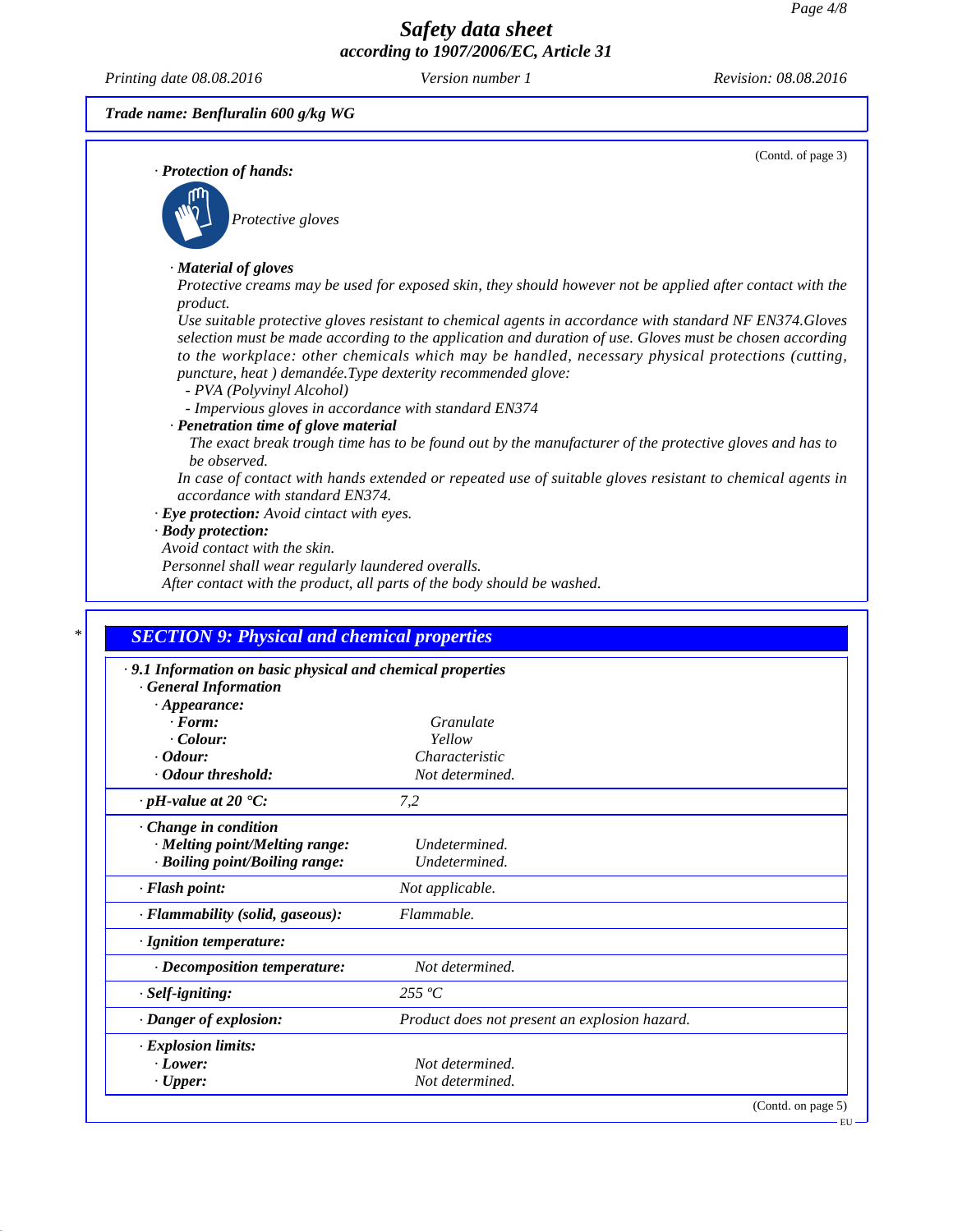*Printing date 08.08.2016 Version number 1 Revision: 08.08.2016*

*Trade name: Benfluralin 600 g/kg WG*

|                                                                         |                                            | (Contd. of page 4) |
|-------------------------------------------------------------------------|--------------------------------------------|--------------------|
| · Vapour pressure:                                                      | Not applicable.                            |                    |
| $\cdot$ Density:                                                        | Not determined.                            |                    |
| · Vapour density                                                        | Not applicable.                            |                    |
| $\cdot$ Evaporation rate                                                | Not applicable.                            |                    |
| $\cdot$ Solubility in / Miscibility with                                |                                            |                    |
| $\cdot$ water:                                                          | Dispersible.                               |                    |
| $\cdot$ <b>Partition coefficient (n-octanol/water):</b> Not determined. |                                            |                    |
| · Viscosity:                                                            |                                            |                    |
| $\cdot$ Dynamic:                                                        | Not applicable.                            |                    |
| $\cdot$ Kinematic:                                                      | Not applicable.                            |                    |
| $\cdot$ 9.2 Other information                                           | No further relevant information available. |                    |

## *SECTION 10: Stability and reactivity*

*· 10.1 Reactivity No further relevant information available.*

- *· 10.2 Chemical stability*
	- *· Thermal decomposition / conditions to be avoided: No decomposition if used according to specifications.*
- *· 10.3 Possibility of hazardous reactions No dangerous reactions known.*
- *· 10.4 Conditions to avoid No further relevant information available.*
- *· 10.5 Incompatible materials: No further relevant information available.*
- *· 10.6 Hazardous decomposition products: No dangerous decomposition products known.*

### *\* SECTION 11: Toxicological information*

*· 11.1 Information on toxicological effects*

*· Acute toxicity Based on available data, the classification criteria are not met.*

#### *· LD/LC50 values relevant for classification:*

*Oral LD50 >5000 mg/kg (rat)*

*Dermal LD50 >5000 mg/kg (rat)*

- *· Primary irritant effect:*
	- *· Skin corrosion/irritation Slightly irritating*
	- *· Serious eye damage/irritation Slight irritation*
- *· Respiratory or skin sensitisation*

*May cause an allergic skin reaction.*

- *· CMR effects (carcinogenity, mutagenicity and toxicity for reproduction)*
	- *· Germ cell mutagenicity Based on available data, the classification criteria are not met.*
	- *· Carcinogenicity Based on available data, the classification criteria are not met.*
	- *· Reproductive toxicity Based on available data, the classification criteria are not met.*
- *· STOT-single exposure Based on available data, the classification criteria are not met.*
- *· STOT-repeated exposure Based on available data, the classification criteria are not met.*
- *· Aspiration hazard Based on available data, the classification criteria are not met.*

# *\* SECTION 12: Ecological information*

*· 12.1 Toxicity*

43.0

*LC50 fish (96h) = 6.38 mg / L; NOEC <0.43 mg / L. EC50 daphnia (48h)> 82.8 mg / L; NOEC = 15.2 mg / L. ErC50 algae (72h)> 2.08 mg / L; NOEC = 0.0062 mg / L.*

(Contd. on page 6)

EU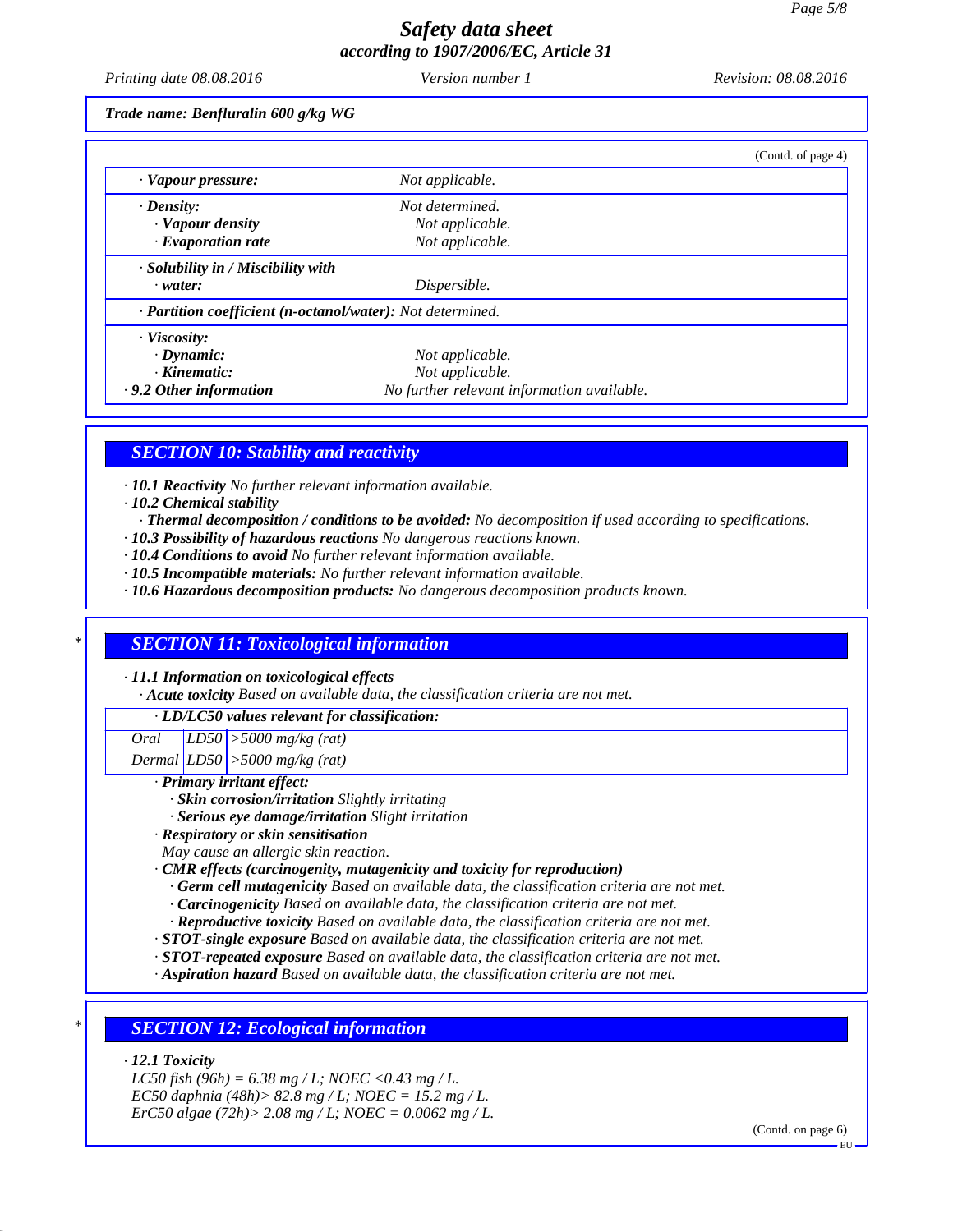*Printing date 08.08.2016 Version number 1 Revision: 08.08.2016*

*Trade name: Benfluralin 600 g/kg WG*

|                                                                                 | (Contd. of page 5) |
|---------------------------------------------------------------------------------|--------------------|
| LD50 bee, Oral $(48)$ > 212.4 mg / bee.                                         |                    |
| LD50 bee, contact $(48)$ > 200 ug / bee.                                        |                    |
| · <b>Aquatic toxicity:</b> No further relevant information available.           |                    |
| · 12.2 Persistence and degradability No further relevant information available. |                    |
| · 12.3 Bioaccumulative potential No further relevant information available.     |                    |
| · 12.4 Mobility in soil No further relevant information available.              |                    |
| $\cdot$ Ecotoxical effects:                                                     |                    |
| · Remark: Very toxic for fish                                                   |                    |
| · Additional ecological information:                                            |                    |
| General notes:                                                                  |                    |
| Water hazard class 2 (German Regulation) (Self-assessment): hazardous for water |                    |
| Do not allow product to reach ground water, water course or sewage system.      |                    |
| Danger to drinking water if even small quantities leak into the ground.         |                    |
| Also poisonous for fish and plankton in water bodies.                           |                    |
| Very toxic for aquatic organisms                                                |                    |
| · 12.5 Results of PBT and vPvB assessment                                       |                    |
| $\cdot$ <b>PBT:</b> Not applicable.                                             |                    |
| $\cdot$ vPvB: Not applicable.                                                   |                    |
| $\cdot$ 12.6 Other adverse effects No further relevant information available.   |                    |
|                                                                                 |                    |

# *SECTION 13: Disposal considerations*

### *· 13.1 Waste treatment methods*

*· Recommendation*

43.0

*Must not be disposed together with household garbage. Do notallow product to reach sewage system.*

*· Uncleaned packaging:*

*· Recommendation: Disposal must be made according to of icial regulations.*

| $\cdot$ 14.1 UN-Number<br>· ADR, IMDG, IATA | <i>UN3077</i>                                                                         |
|---------------------------------------------|---------------------------------------------------------------------------------------|
| $\cdot$ 14.2 UN proper shipping name        |                                                                                       |
| $-ADR$                                      | 3077 ENVIRONMENTALLY HAZARDOUS SUBSTANCE.<br>SOLID, N.O.S. (Benfluralin)              |
| $\cdot$ IMDG                                | ENVIRONMENTALLY HAZARDOUS SUBSTANCE, SOLID,<br>N.O.S. (Benfluralin), MARINE POLLUTANT |
| $\cdot$ IATA                                | Environmentally hazardous substance, solid, n.o.s.<br>(Benfluralin)                   |
| $\cdot$ 14.3 Transport hazard class(es)     |                                                                                       |
| · ADR, IMDG, IATA                           |                                                                                       |
| $\cdot$ Class                               | 9 Miscellaneous dangerous substances and articles.                                    |
| · Label                                     | 9                                                                                     |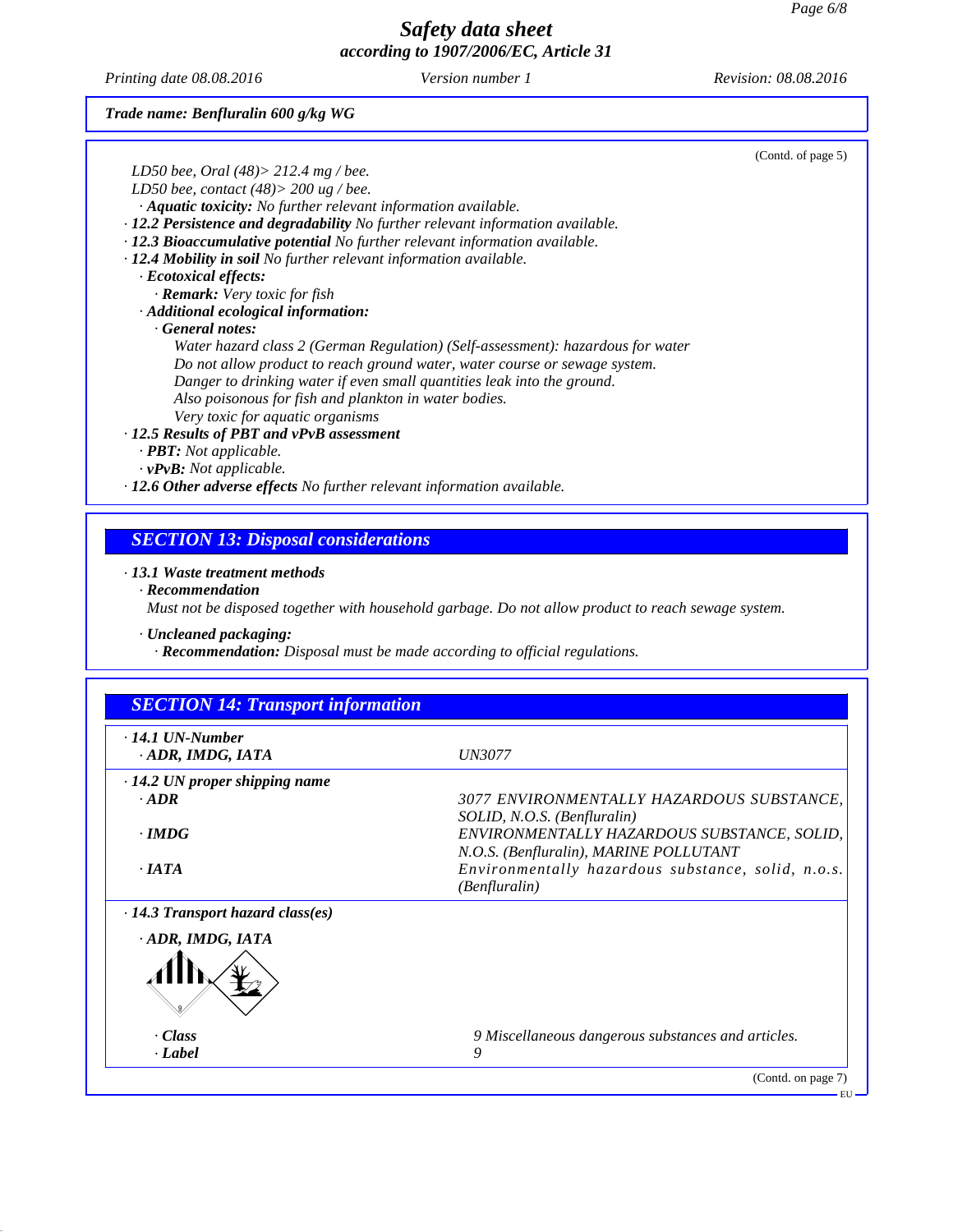*Printing date 08.08.2016 Version number 1 Revision: 08.08.2016*

*Trade name: Benfluralin 600 g/kg WG*

|                                                                                           | (Contd. of page 6)                                                        |
|-------------------------------------------------------------------------------------------|---------------------------------------------------------------------------|
| · 14.4 Packing group<br>· ADR, IMDG, IATA                                                 | III                                                                       |
| · 14.5 Environmental hazards:                                                             | Product contains environmentally hazardous substances:<br>Benfluralin     |
| · Marine pollutant:                                                                       | Symbol (fish and tree)                                                    |
| · Special marking (ADR):                                                                  | Symbol (fish and tree)                                                    |
| · Special marking (IATA):                                                                 | Symbol (fish and tree)                                                    |
| · 14.6 Special precautions for user                                                       | Warning: Miscellaneous dangerous substances and articles.                 |
| · Danger code (Kemler):                                                                   | 90                                                                        |
| · EMS Number:                                                                             | $F-A, S-F$                                                                |
| · Stowage Category                                                                        | $\bm{A}$                                                                  |
| · Stowage Code                                                                            | SW23 When transported in BK3 bulk container, see<br>7.6.2.12 and 7.7.3.9. |
| $\cdot$ 14.7 Transport in bulk according to Annex II of<br><b>Marpol and the IBC Code</b> | Not applicable.                                                           |
|                                                                                           |                                                                           |
| · Transport/Additional information:                                                       |                                                                           |
| $-ADR$                                                                                    |                                                                           |
| $\cdot$ Limited quantities (LQ)                                                           | $5 \ kg$                                                                  |
| $\cdot$ Excepted quantities (EQ)                                                          | Code: El                                                                  |
|                                                                                           | Maximum net quantity per inner packaging: 30 g                            |
|                                                                                           | Maximum net quantity per outer packaging: 1000 g                          |
| · Transport category                                                                      | $\mathfrak{Z}$                                                            |
| · Tunnel restriction code                                                                 | E                                                                         |
| $\cdot$ IMDG                                                                              |                                                                           |
| $\cdot$ Limited quantities (LQ)                                                           | $5 \ kg$                                                                  |
| $\cdot$ Excepted quantities (EQ)                                                          | Code: El                                                                  |
|                                                                                           | Maximum net quantity per inner packaging: 30 g                            |
|                                                                                           | Maximum net quantity per outer packaging: 1000 g                          |
| · UN "Model Regulation":                                                                  | UN 3077 ENVIRONMENTALLY HAZARDOUS                                         |
|                                                                                           | SUBSTANCE, SOLID, N.O.S. (BENFLURALIN), 9, III                            |
|                                                                                           |                                                                           |

## *SECTION 15: Regulatory information*

*· 15.1 Safety, health and environmental regulations/legislation specific for the substance or mixture*

*· Directive 2012/18/EU*

- *· Named dangerous substances - ANNEX I None of the ingredients is listed.*
- *· Seveso category E1 Hazardous to the Aquatic Environment*
- *· Qualifying quantity (tonnes) for the application of lower-tier requirements 100 t*
- *· Qualifying quantity (tonnes) for the application of upper-tier requirements 200 t*
- *· 15.2 Chemical safety assessment: A Chemical Safety Assessment has not been carried out.*

#### *\* SECTION 16: Other information*

This information is based on our present knowledge. However, this shall not constitute a guarantee for any *specific product features and shall not establish a legally valid contractual relationship.*

#### *· Relevant phrases*

43.0

*H315 Causes skin irritation.*

(Contd. on page 8)

EU